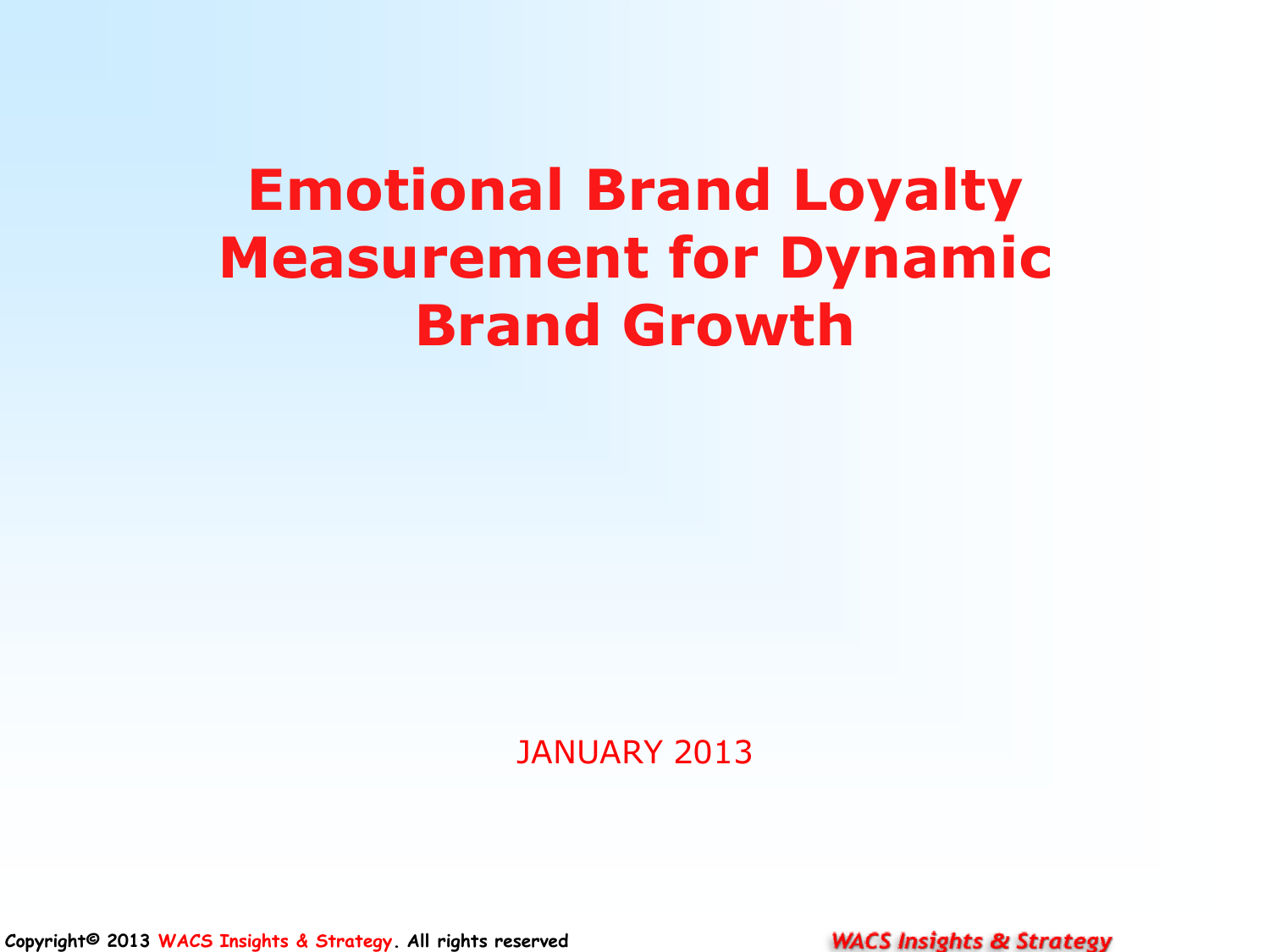#### **THE CHALLENGE**

- **•** With corporations spending billions trying to figure out how best to make their customers loyal, a real understanding of why customers stick with a brand or service has been, until now, elusive
- So, it has not been surprising to learn that *customer and brand loyalty* ranked first among management concerns of CEO's in a former Conference Board survey
- **It has recently been demonstrated (Frederick F. Reichheld, 'The** *Loyalty Effect: The Hidden Force Behind Growth, Profits and Lasting Value'*) that conversion of just 5% more of the customer franchise would lead to profit increases ranging between 25%- 100%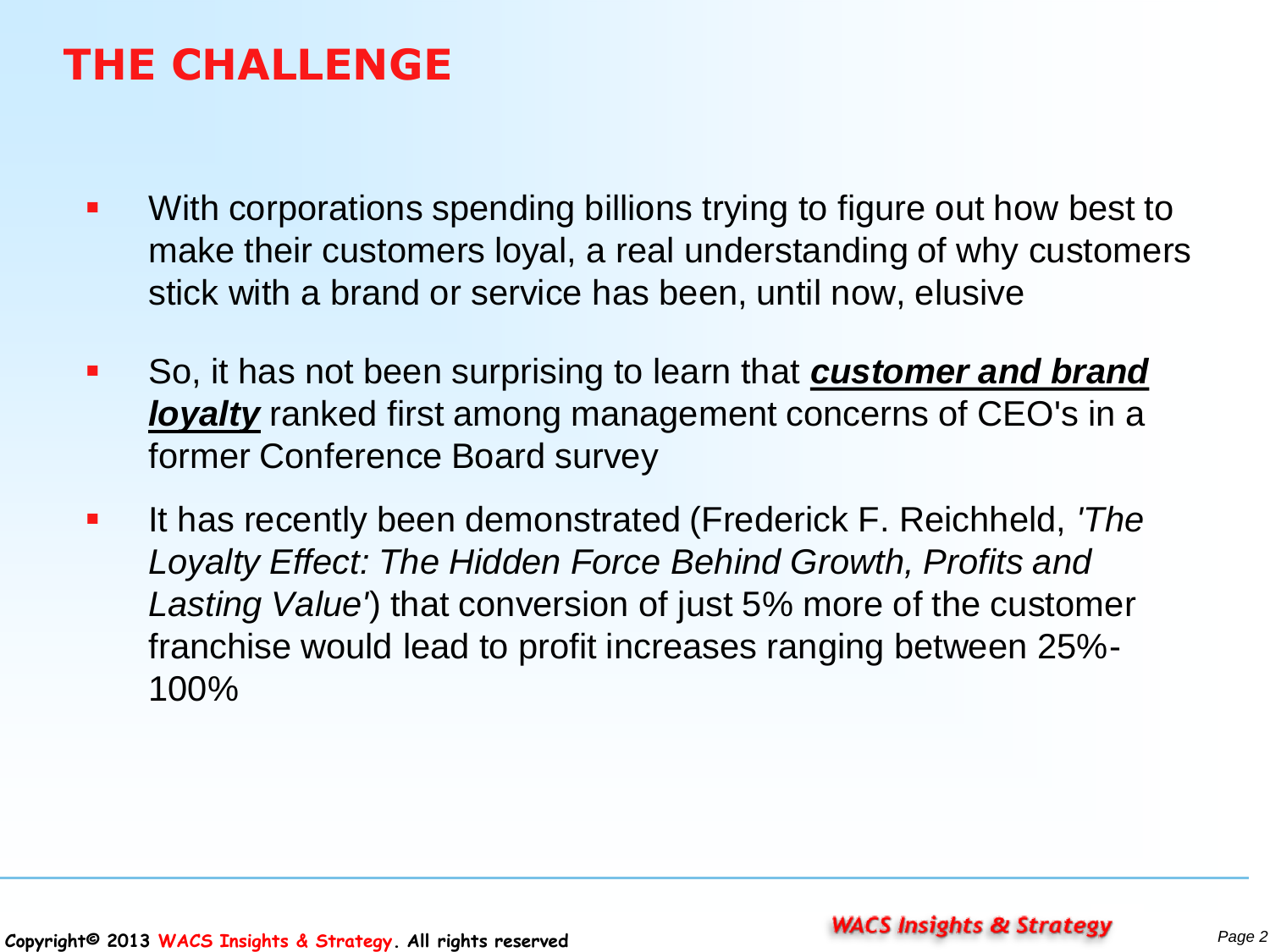# **THE CHALLENGE (cont.)**

- **FURTHERE.** Since it has been known for quite some time that the cost of acquiring new customers can be as much as 6-8 times the cost of servicing existing ones, the reality is that companies attempting all sorts of new business efforts to lure new customers will almost always be lagging behind those organizations who have mastered the art of keeping established users happy.
- So, the question becomes: how can marketers determine which customers will be loyal to their brand and which ones won't?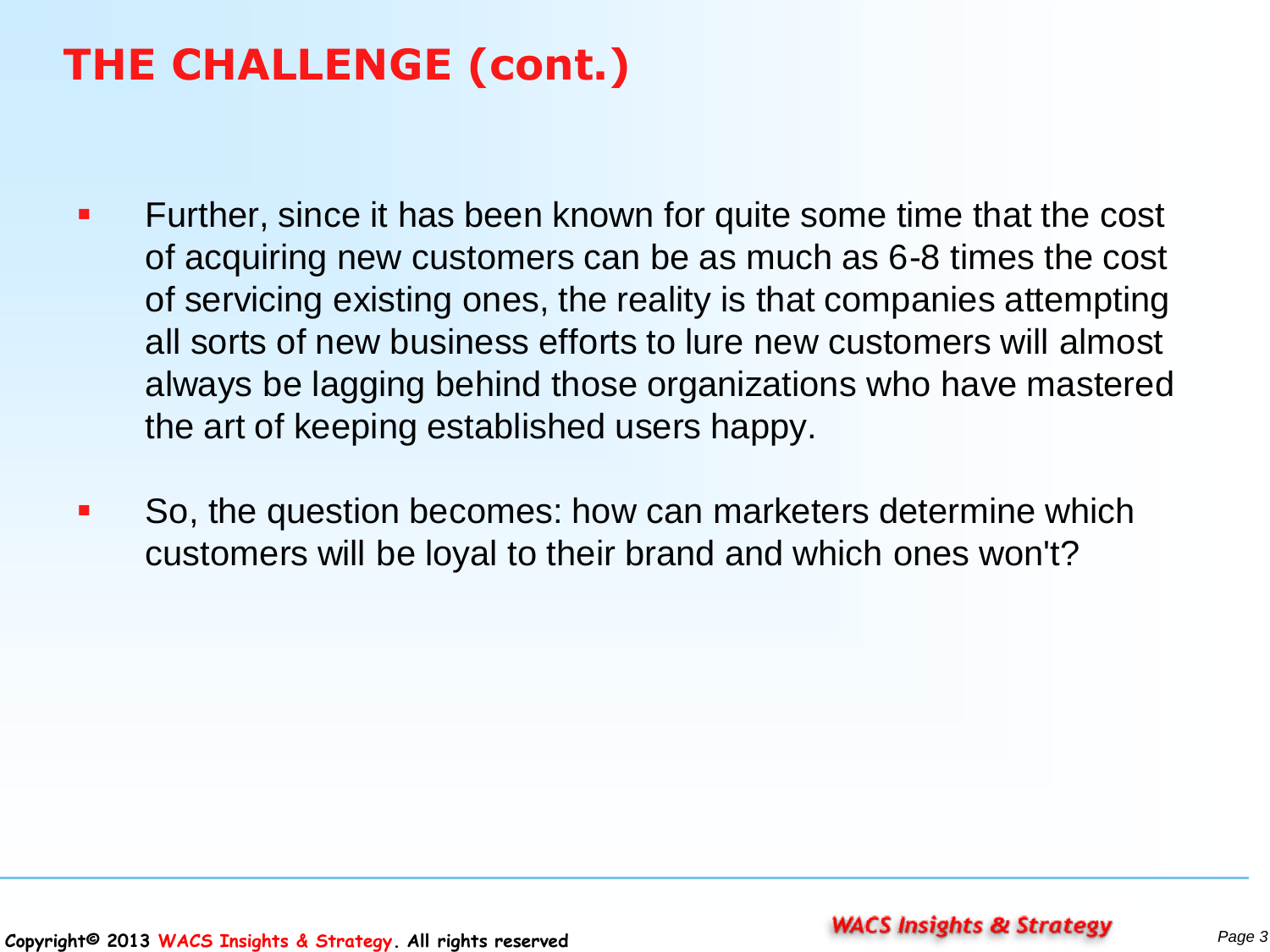#### **THE POWER OF LOYALTY**

- **Loyal customers represent a brand's or service's greatest chances for** acquiring revenue. They can be counted on as a solid base of continued and even expanded usage
- **These are the users who would be most likely to try new offerings,** extensions and even an extra-categorical new product (Weight Watchers' Frozen Meals; Tropicana and Dole Frozen Juice Bars; Sprint and T-Mobile Camera Cell phones)
- **Strongest word-of-mouth is most likely to emanate from these users**
- The more loyal and committed your customers are to your brand, the less vulnerable the brand is to competitive tactics and the more forgiving they are in the face of public relations disasters (e.g., Tylenol, MacDonald's, Audi, Dunkin' Donuts, Coke in the wake of 'New Coke', etc.)
- As loyalty increases, marketing investments become more efficient and payout becomes dynamic
- **Most loyal customers provide 'lifetime value' to your business**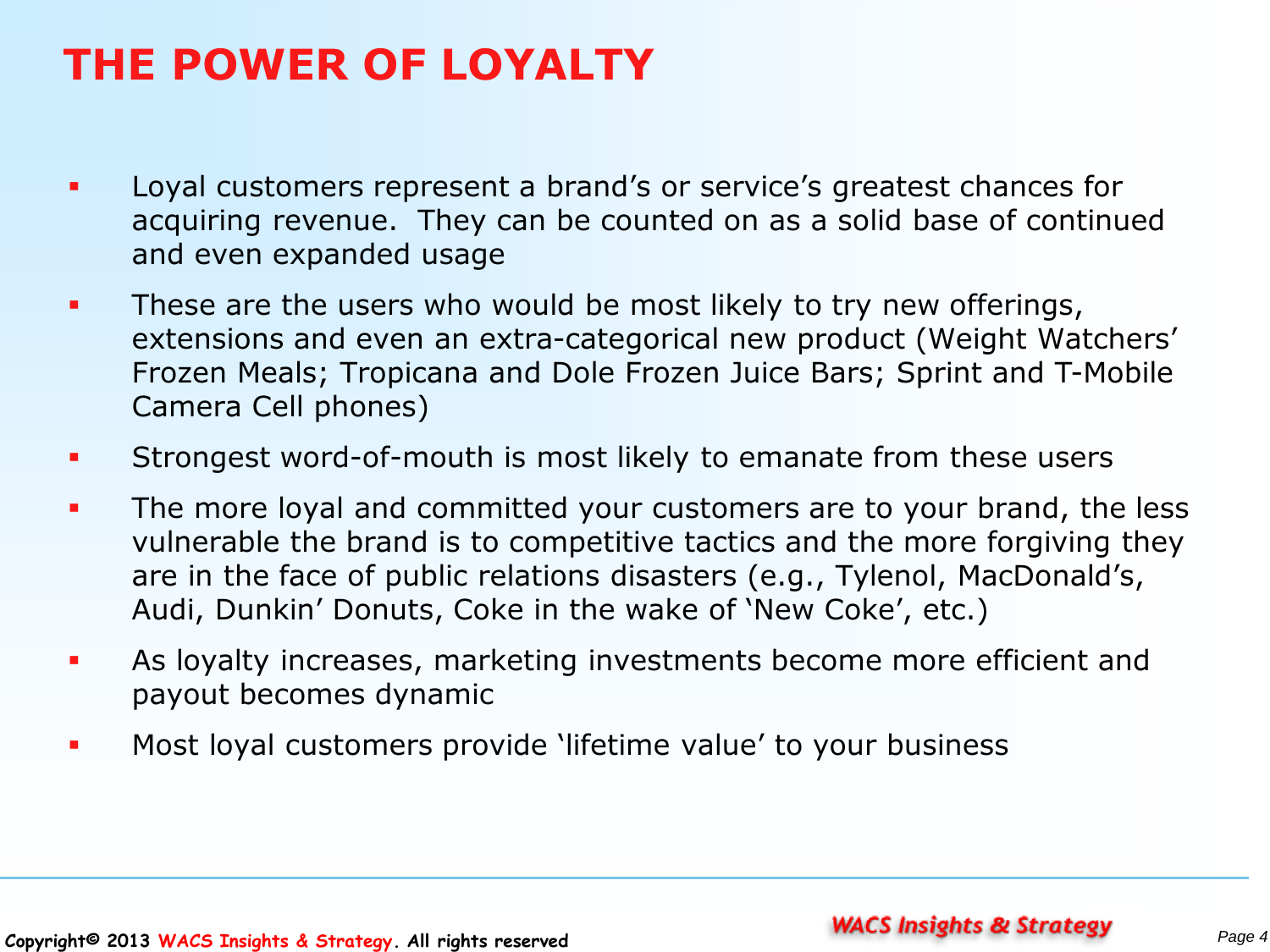#### **SATISFACTION IS NOT ENOUGH**

- **Satisfaction alone doesn't explain why customers become and State State in State Inducer** remain loyal:
	- Customers who are satisfied today may develop a different array of needs and wants in the future
	- $\checkmark$  Satisfaction tracking study results, when modeled, don't predict future behavior as well as would be liked
	- $\checkmark$  Satisfaction measures reflect past experience, and is not an effective predictor or profitability. Loyalty, on the other hand, tends to come closer than all other measures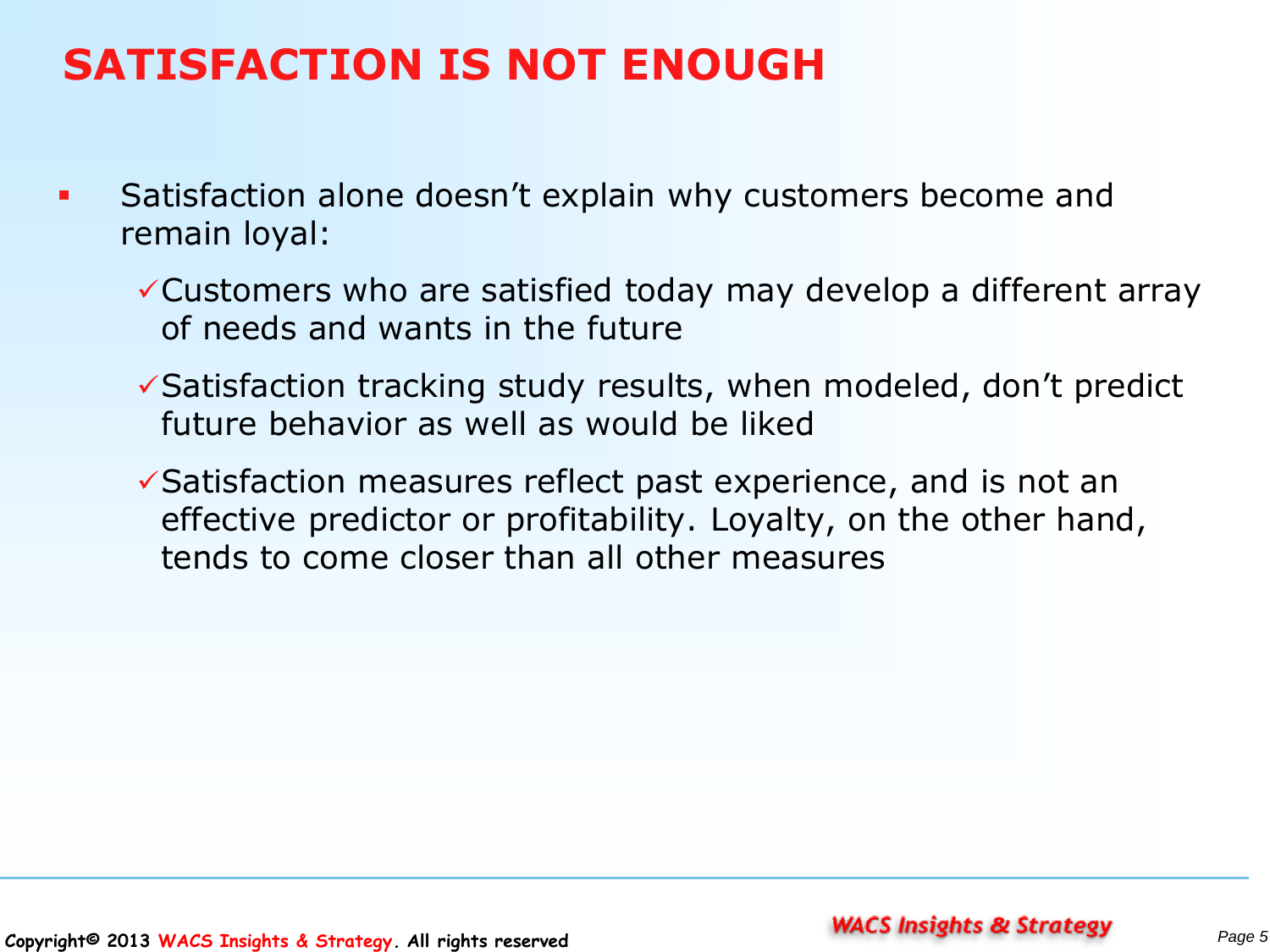## **HOW LOYALTY BECOMES SELF-PERPETUATING**

- Once a company recognizes that its brand enjoys strong loyalty, it can start **The Contract of the Contract of the Contract of the Contract of the Contract of the Contract of the Contract o** implementing dynamic growth:
	- **Starbucks** started issuing prepaid cards that customers can use instead of cash. In the first month of the program in selected markets, they sold 2.3 million cards worth \$32 million. Since that time, they've sold an additional 11.3 million cards equating to another \$160 million. The card has been acknowledged to be one of the most successful launches of its kind, now accounting for one of every 10 transactions at all stores, with one-third of all cardholders reloading
		- In the process, Starbucks has transformed a basic convenience card into a 'smart' device that identifies its most loyal customers, which insures they'll be coming back for more
		- Future plans:
			- o Taking the concept a step further, Starbucks will partner with Bank One and Visa USA to launch the first ever dual purpose credit card ('Duetto') for a retailer (card to be used at retailer; card to be used as a standard credit card—but, instead of earning airline miles or cash rebates, users will accrue coffee credits at Starbucks)
			- o Card will store ordering information to speed up the purchase process
	- Role model for this: **Harrah's** uses similar cards in slot machines to tailor comps like hotel rooms and meals to individual 'high roller' loyal patrons. Over 70% of gaming at Harrah's is linked to loyalty cards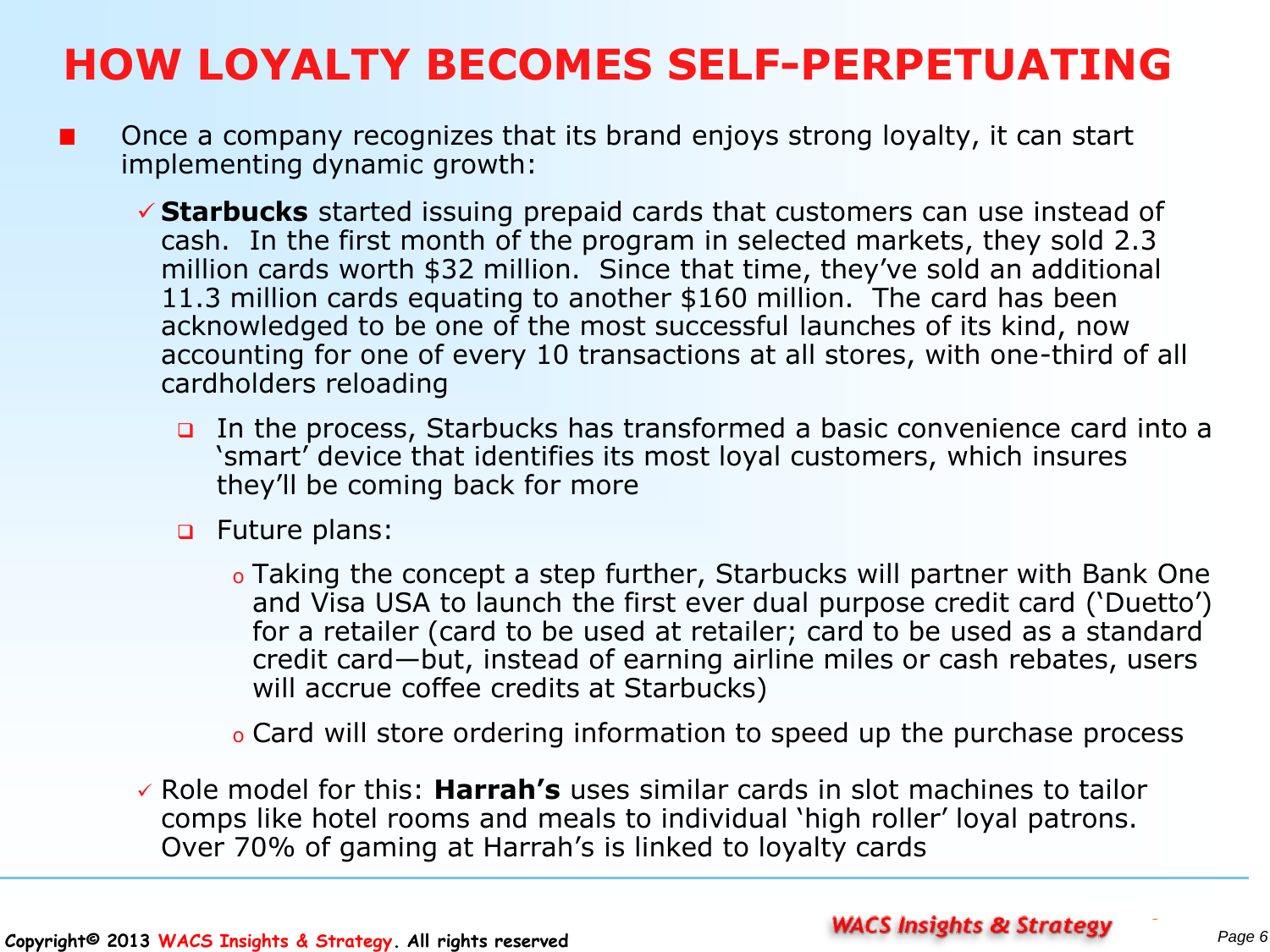### **HOW LOYALTY BECOMES SELF-PERPETUATING (cont.)**





*Continuing Loyalty Programs*

… Drive Continued Loyalty Thru Innovation:

**PrePaid Cards** 

**Starbucks Card** Duetto<sup>™</sup> VISA

Coffee credits

**Storing ordering** information to speed up purchase process

????

#### **Copyright© 2013 WACS Insights & Strategy** *Page 7* **. All rights reserved**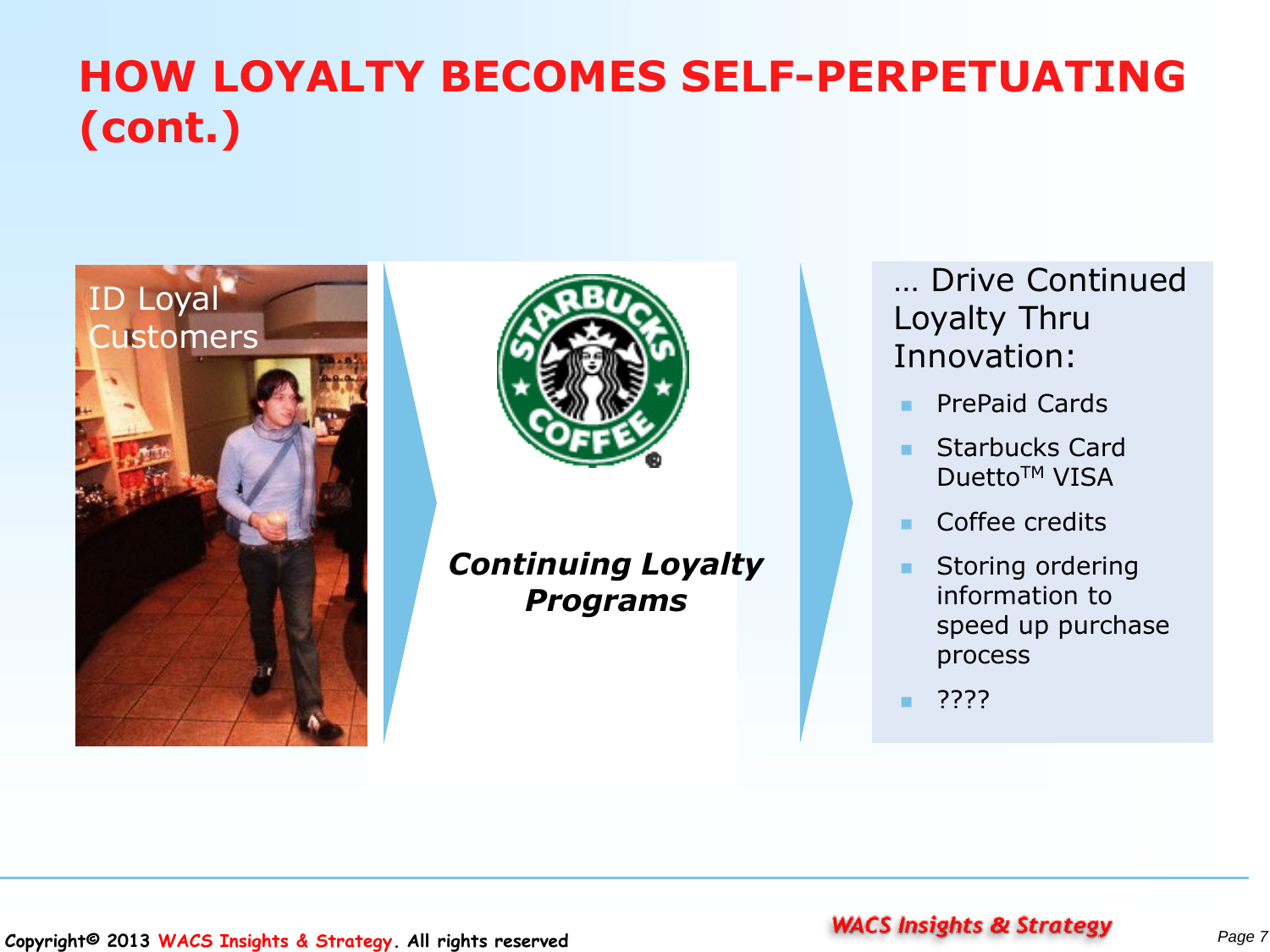# **HOW LOYALTY BECOMES SELF-PERPETUATING (cont.)**

Other success stories abound:

- **Southwest Airlines,** the fourth largest domestic airline, was ranked #1 airline in Brand Keys' 2003 Customer Loyalty Awards and number two overall on Fortune's list of Top 10 Most Admired Companies in America. Why?
	- $\triangleright$  Their strategy is to keep things simple for the customer. It only flies point-topoint. It only flies Boeing 737's. Its fares are never higher than \$299. There are never penalties for last-minute changes
	- $\triangleright$  Has a Rapid Rewards program tied only to air travel. Passengers simply fly eight trips and get one free ticket. Its requirements are the lowest in the industry and are based on trips, not miles. One can fly a fraction of the 25,000 miles required by other carriers and still receive a free ticket. No matter how great the flying distance, what cities customers fly between or how much is spent, Southwest Airlines thanks its customers each time they decide to fly with them
	- $\triangleright$  Their loyalty perspective and tactics obviously work: their revenue passenger miles were up 5% over '02 and their revenue passengers increased 4% in a still turbulent economic climate for the airline industry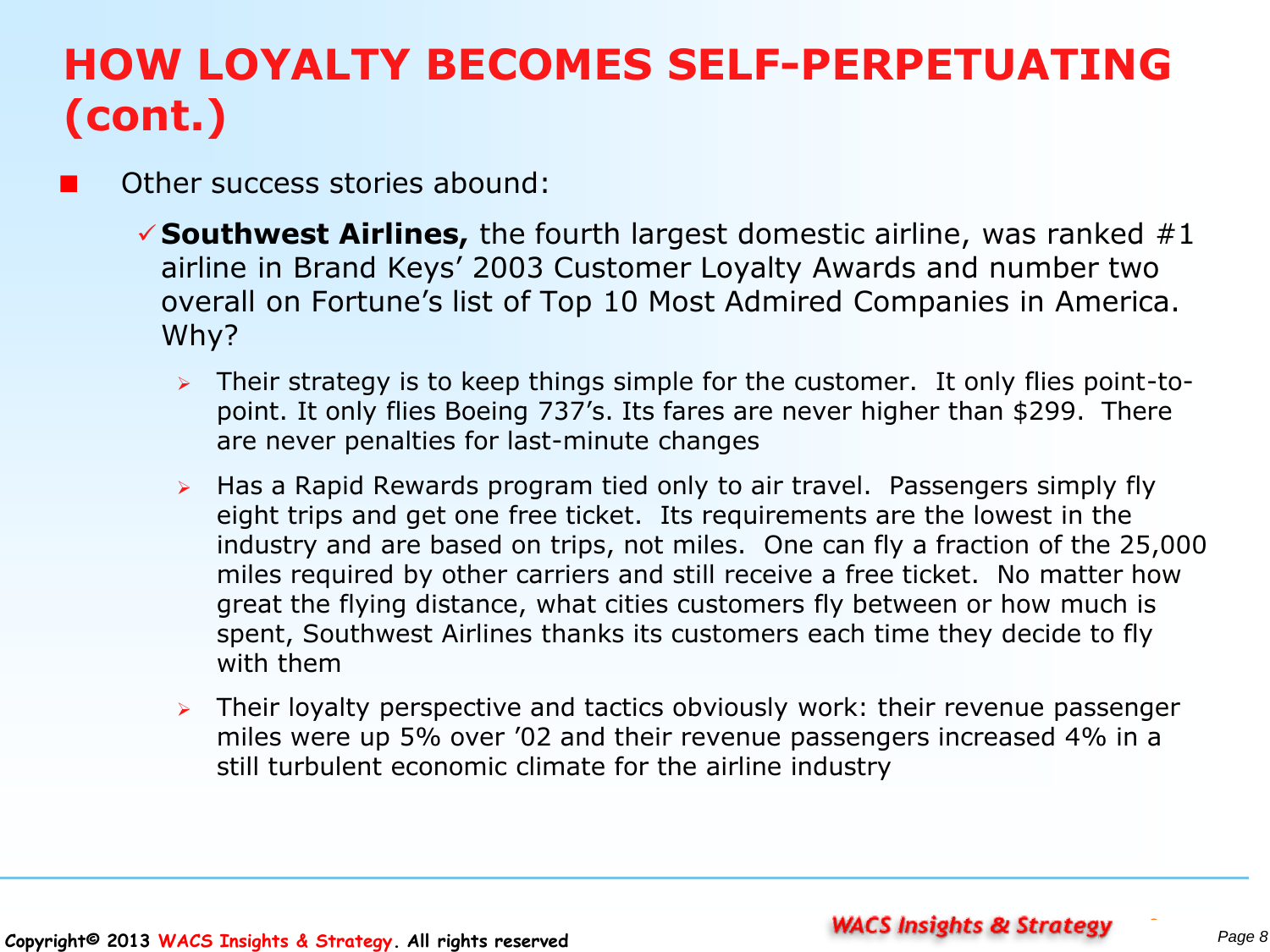# **HOW LOYALTY BECOMES SELF-PERPETUATING (cont.)**

- Even more success stories can be cited.
- Common denominator: each of these brands benefits from strong loyalty program or 'device':
	- **Orbitz Southwest Airlines Wachovia Amazon Intel eBay EMC Apple WalMart Wi-Fi Subway HBO ESPN Krispy Kreme**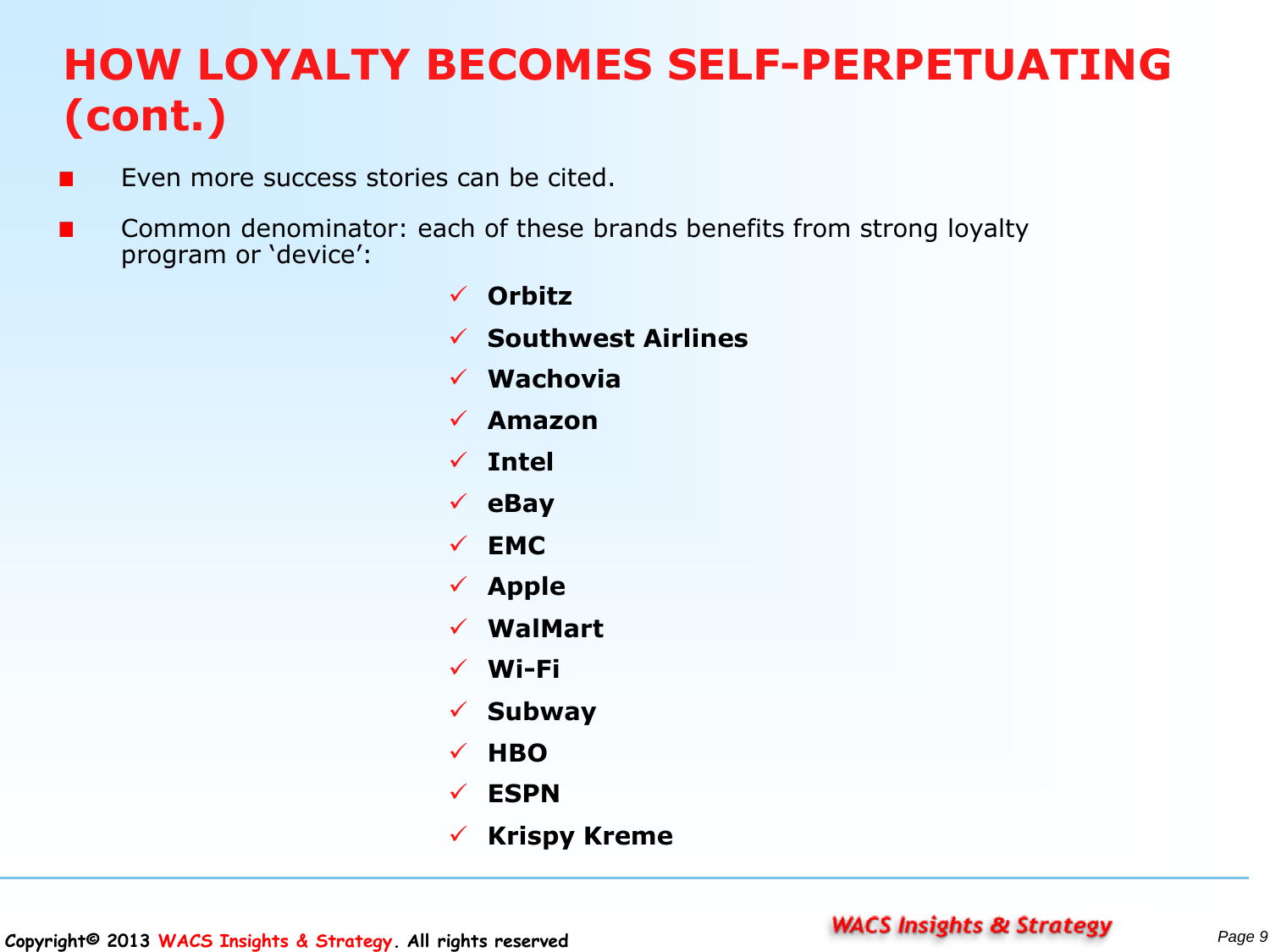### **THE QUESTION WE RAISED EARLIER**

- Earlier, we asked: 'how can marketers determine which customers will be loyal to their brand and which ones won't?'
- **We didn't provide the answer that first time**
- Now, over the next several pages, we're ready with our answer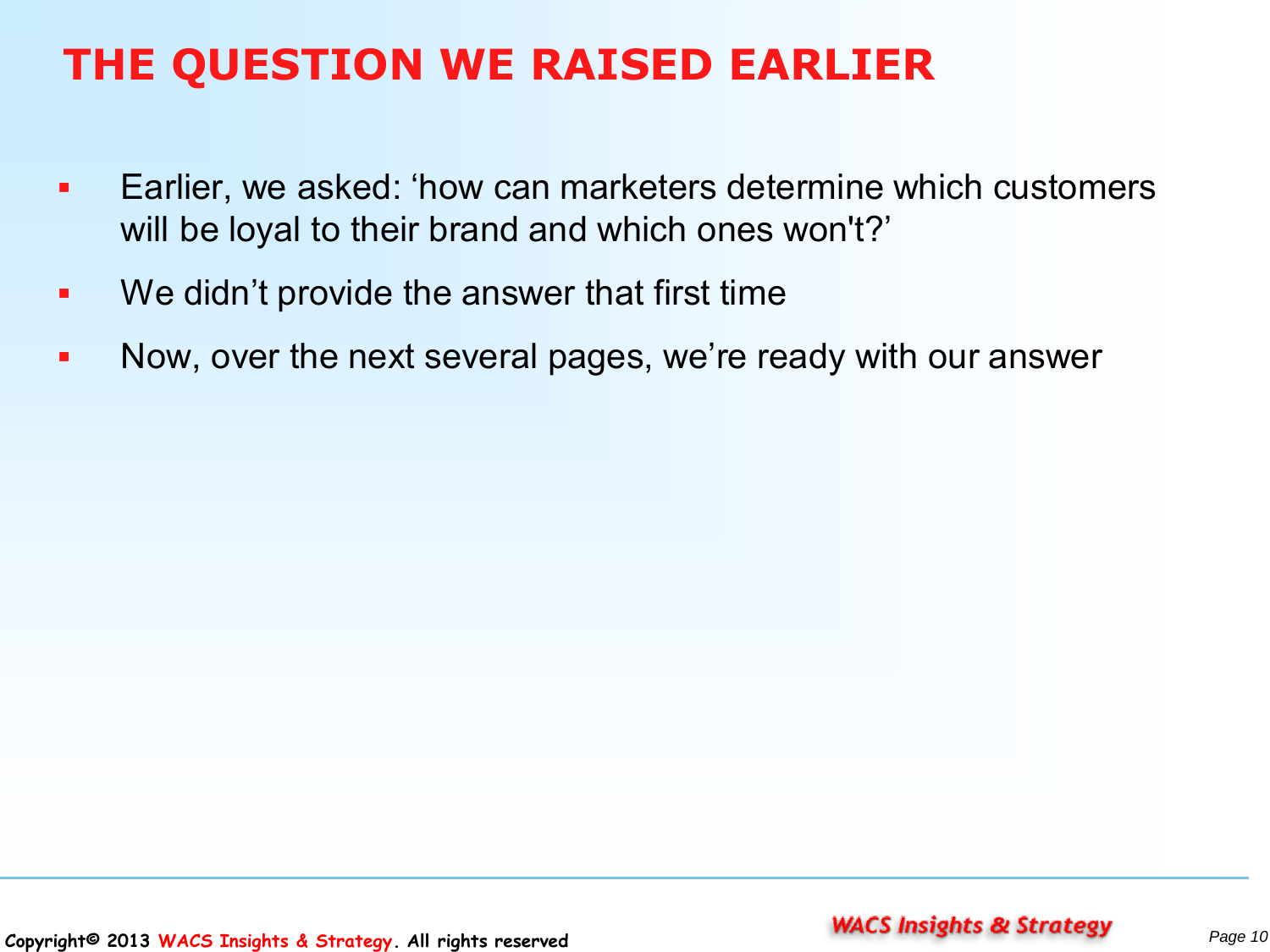#### **EMOTIONAL BRAND ATTACHMENT AND LOYALTY**

We can all draw from our own experiences. Here's a recent one of mine:

- I've chosen to service the family auto, whenever necessary, at the dealership's service headquarters several miles from my home, even though there is one other service headquarters literally seven short blocks from where I live. My favorite place doesn't offer rewards or points for frequent visits, and, quite frankly, I'm not at all quite that sure that their service staff is truly more competent than the one closer to where I live. But….
	- $\checkmark$  For one thing, the service reps and mechanics at my favorite place all take time to greet me and make me feel as if I'm part of a 'family'. They're friendly, they know me by my first name and they always offer me coffee, some little snack or a beverage whenever I come in. They know how to minimize the stress and anxiety from the car-service syndrome that millions of car owners experience periodically.
	- $\checkmark$  After they've gotten my car, and I've left, they call me throughout the day to notify me as to how the servicing is going, whether they've found any new 'surprises', and they always provide an 'ETA' letting me know when my car will be back to me
	- $\checkmark$  They always assure that they'll work with me on any items that I'm liable for, and they seem to go out of their way to minimize any 'sticker shock' when I get to pay the bill.

It's not just that I know I'll get great servicing and a pleasant, supportive experience whenever I show up there. I TRUST them with my car and have faith that they have my safety and well-being in mind. I'm beyond being satisfied with their servicing. I couldn't conceive of going elsewhere to service my car. I'm ATTACHED to them.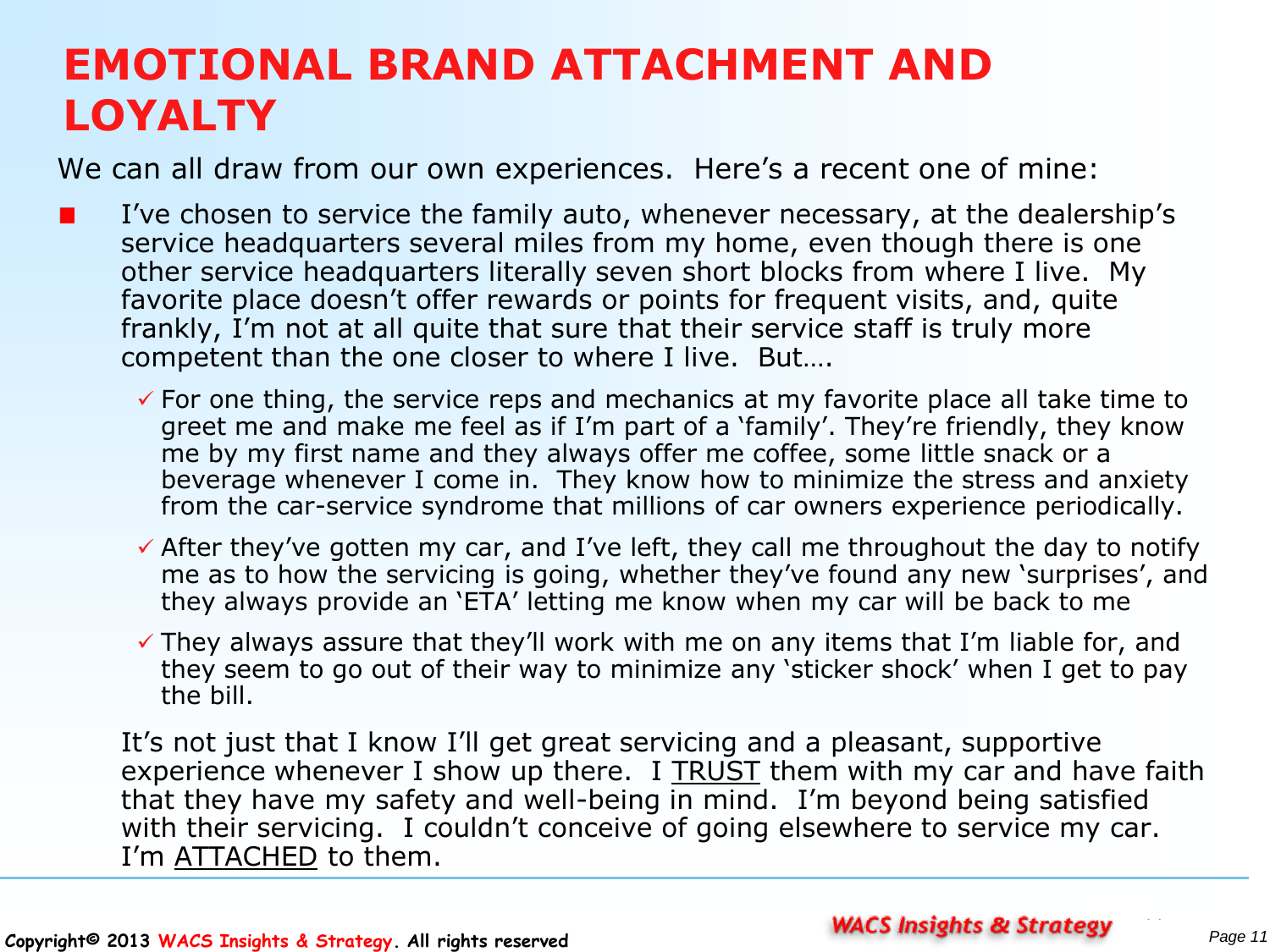#### **EMOTIONAL ATTACHMENT AS IT RELATES TO LOYALTY**

- **For over 40 years, the academic world has provided a** foundation for measuring emotional attachment via Attachment Theory and the Bonding Process.
- A methodological protocol was established to attempt to understand emotionally attached (secure) and emotionally detached (insecure) relationships.
- Grounded in these academic findings, the concept of emotional Brand Loyalty, which spawned the *WEALR8VA* algorithm, has become the only **patented** research approach that captures the most influential emotional correlates that explain and predict a definitive quantitative measure of loyalty.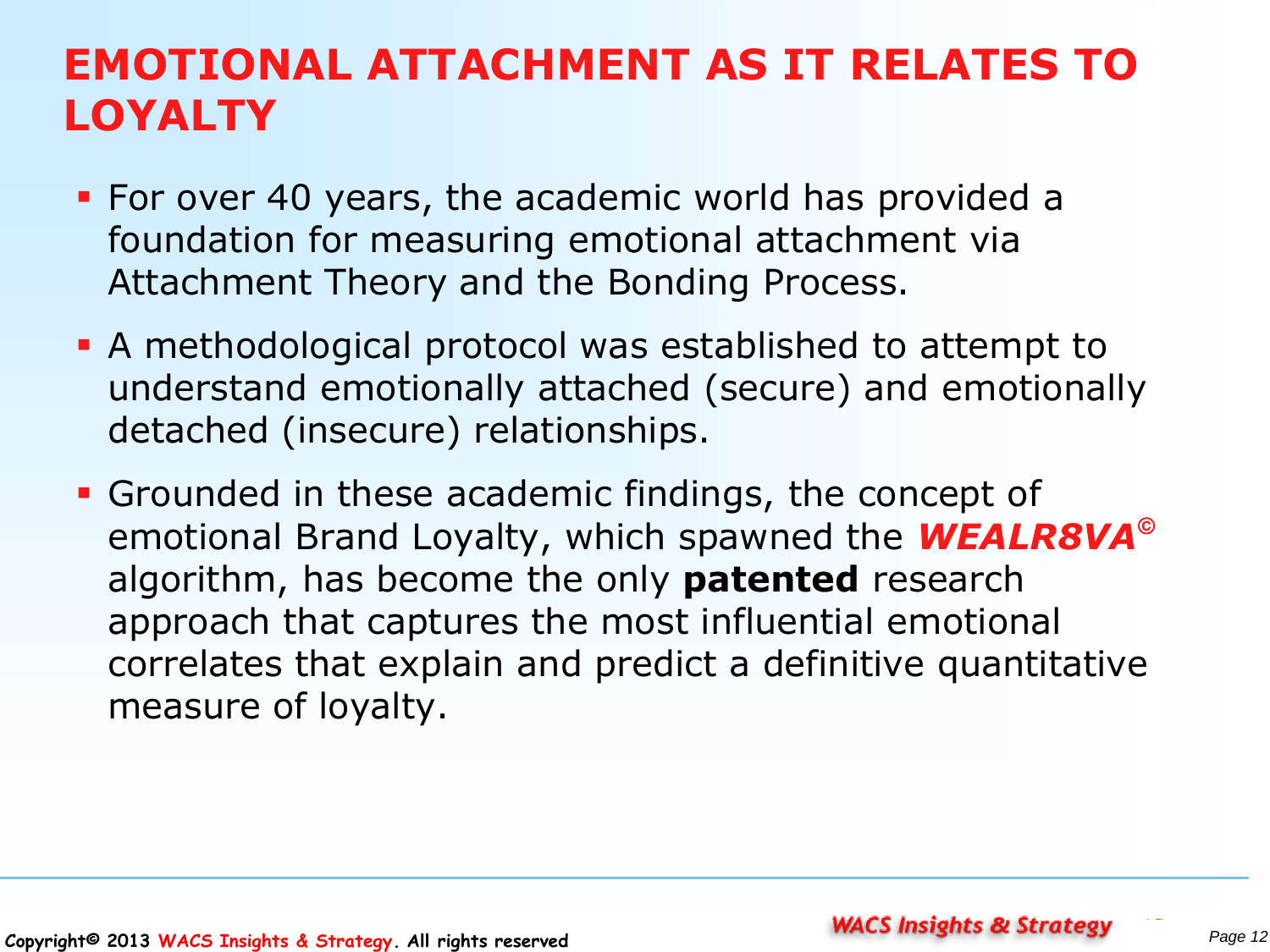#### **EMOTIONAL ATTACHMENT AS IT RELATES TO LOYALTY (cont.)**

- At its core, the **WEALR8VA**<sup>®</sup> algorithm measures passion the passion for a consumer to hold on to brands, products, services, promotions, events, sponsorships, media, television programs and series---even advertising messages and spokespersons.
- It was created by synthesis of a multiplicity of academic findings regarding life-long relationship attachments to core business issues.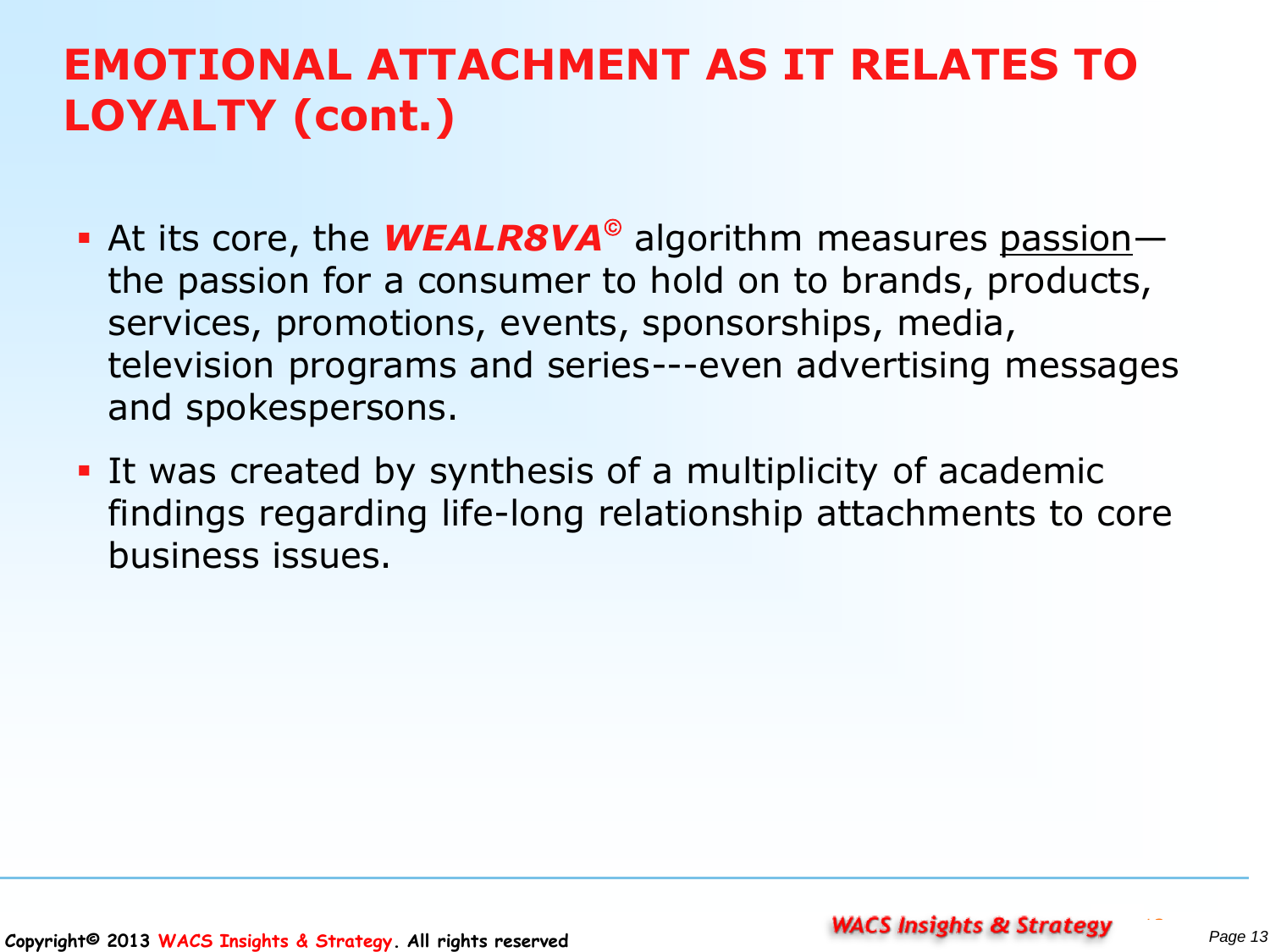#### **EMOTIONAL ATTACHMENT AS IT RELATES TO LOYALTY (cont.)**

- **The WEALR8VA**<sup>®</sup> algorithm measure has successfully been applied across virtually all product/service categories, new product/promotion concepts, media, advertising messages…even political candidates.
- **the WEALR8VA**<sup>®</sup> algorithm identifies the most loyal patrons of YOUR BRAND, then affords the opportunity to apply them analytically in a multitude of ways to your survey data.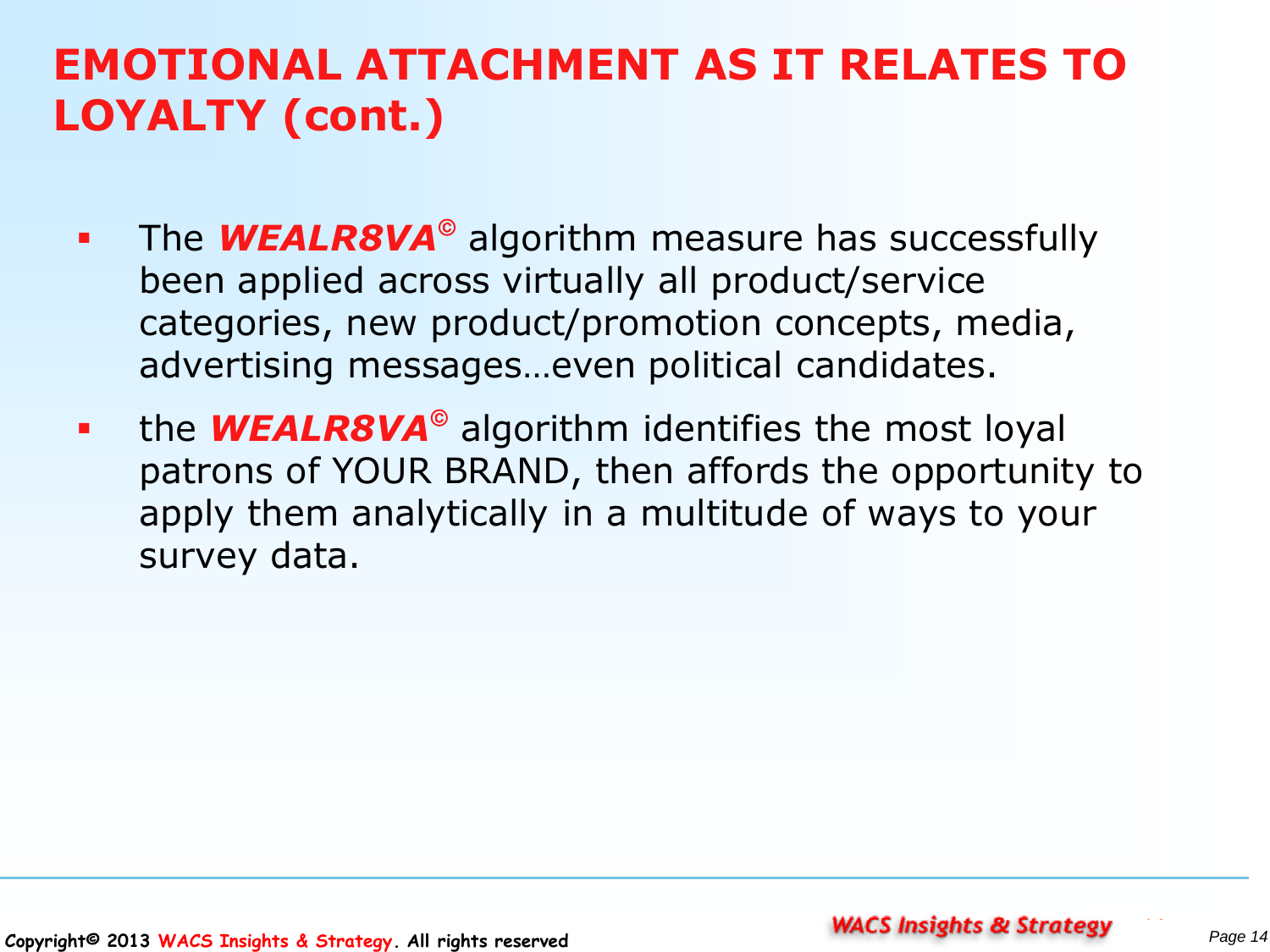#### **ANSWER: THE 8-VARIABLE WACSSCI EMOTIONAL ATTACHMENT LOYALTY-RETENTION ALGORITHM (***WEALR8VA* **)**

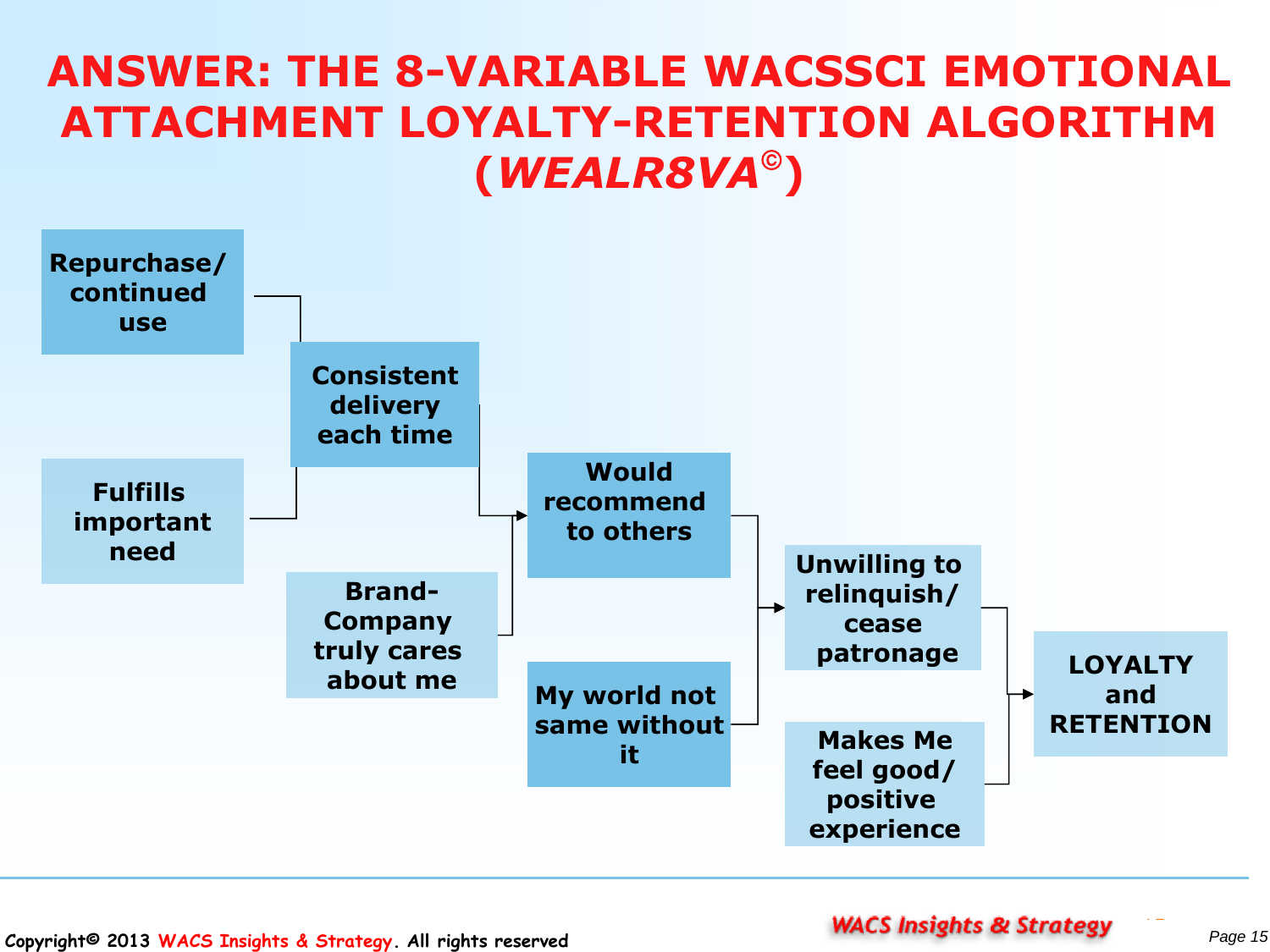# **HOW** *WEALR8VA* **WORKS**

Our patented 8-variable algorithm questionnaire battery is included in your questionnaire.

Based on how your survey respondents respond to these 8 questions, they are classified into 5 segments, ranging in intensity about YOUR brand from:

#### **'Extremely Passionate' 'Coldly Impassionate'**

- The larger your sample size, the greater the number of segments we can generate AND the more stable each segment is to read; smaller sample sizes usually generate at least 3 segments. Larger sample sizes allow us to identify 7 segments or more. For a major insurance company, we have identified 10 stable and replicable loyalty segments which cut across 28 countries worldwide.
- The key segment to identify, of course, is the one that is **'Extremely Passionate'** about YOUR BRAND
- Of course, it behooves you to identify your competitors' **'Coldly Impassionate'** customers: they could become YOUR next new customers.
- Obviously, we can reveal the input questions and their 'order of influence' to only our contracted customers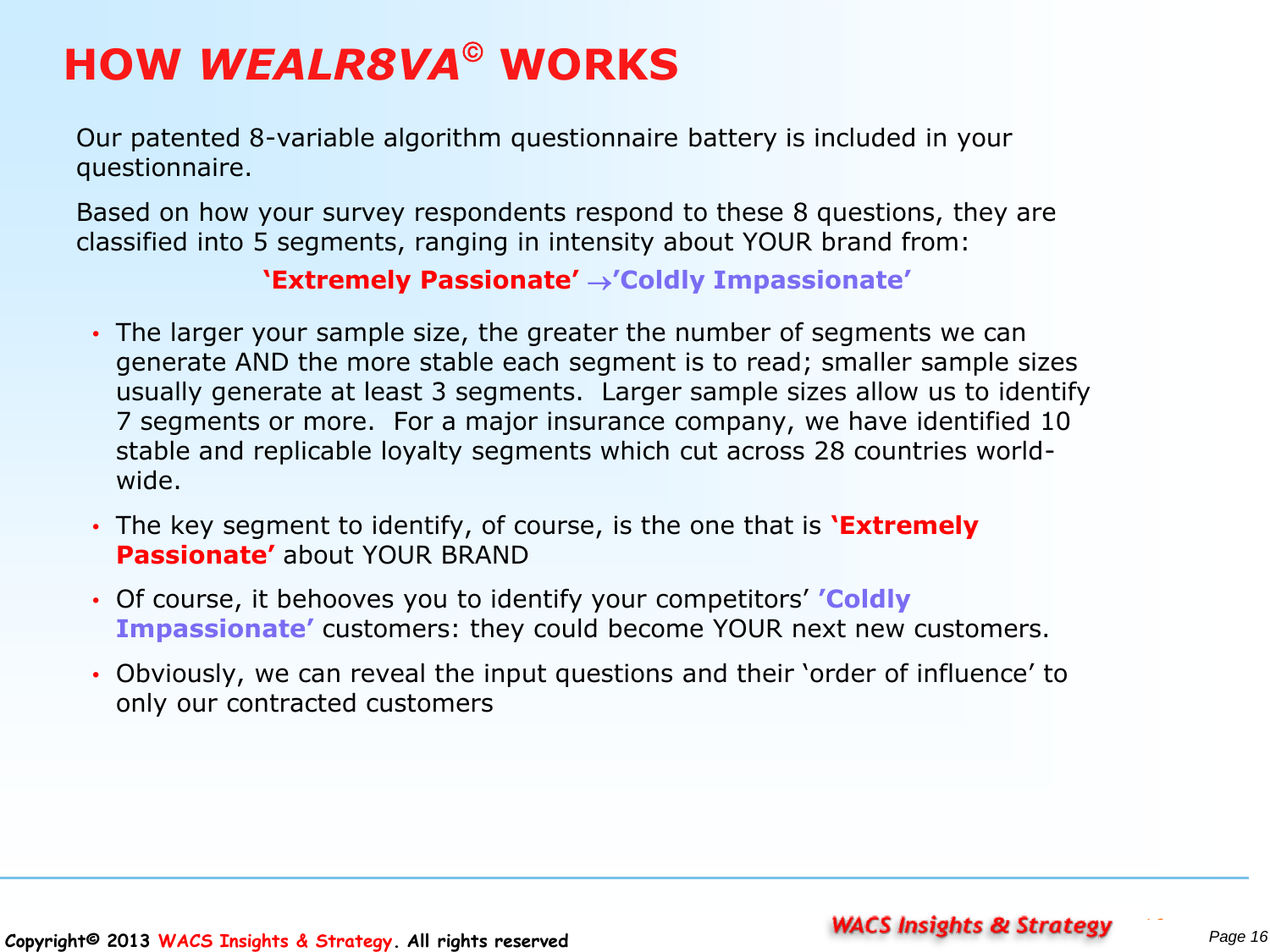#### **IMAGINE THE POSSIBILITIES**

#### Imagine the number of functions and applications you can now undertake using *WEALR8VA*

- Enhancing tracking, segmentation, ad effectiveness and product/ concept test studies
- New product planning and development
- More informed messaging and targeting for advertising and marketing efforts
- 'Tagging' and assessing current customer and sales prospect d-bases as well as survey d-bases
- Creating more effective loyalty and rewards programs for customers
- Enhancing the applications of competitive intelligence
- Making more informed decisions about pricing, packaging, logos and naming
- For stronger planning (e.g., respondent screening and recruitment) of upcoming market research projects
- Optimizing your custom proprietary research panel research
- Strengthening all focus group and one-on-one projects, notably screening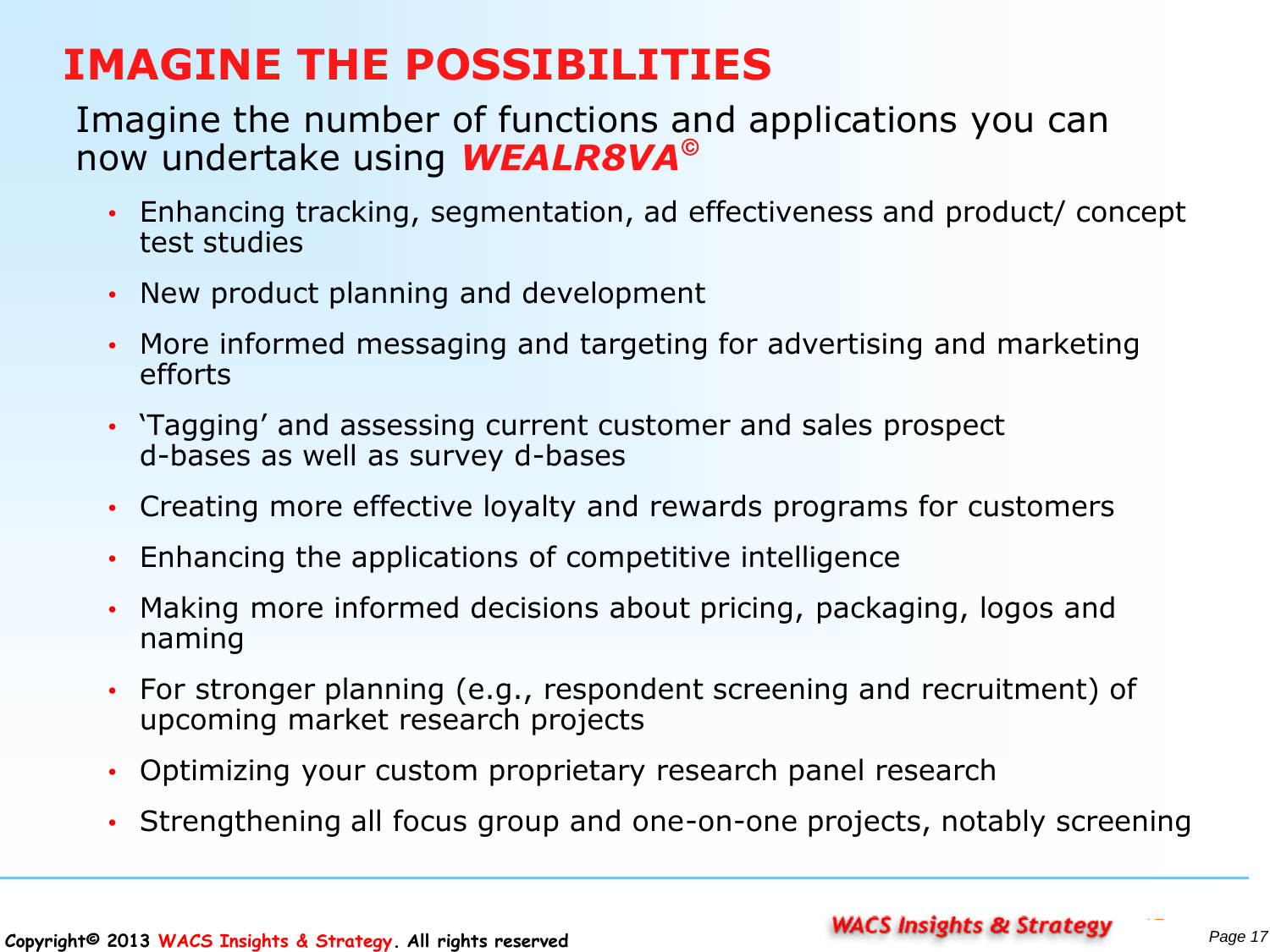#### **TAKING IT ONE STEP FURTHER: WEALR8VA© APPLICATIONS LOYALTY-BASED SEGMENTATION MODELS**

- Using output from **WEALR8VA**<sup>®</sup> and your survey, by applying loyalty-based segmentation to your survey data, you are able to hone in on different underlying segments with different loyalty 'drivers'
- One segment's loyalty can be based upon perceptions of value, while a second one's loyalty may be based upon perceptions of uniqueness and being 'pre-emptive', as in being first-in. A third segment may have its loyalty based purely upon sensory response to the brand while a fourth segment could have it's loyalty dependent upon price and value perceptions
- Finally, loyalty based segments can be profiled to determine all significant elements resulting in inter-differentiation in order to maximize targeting and their identification
- At this point, the segments can then be managed in order determine how best to allocate resources. Resource allocation is a principal benefit of loyalty-based segmentation: *it will determine whom to focus most and least on, as well has how much attention each segment deserves*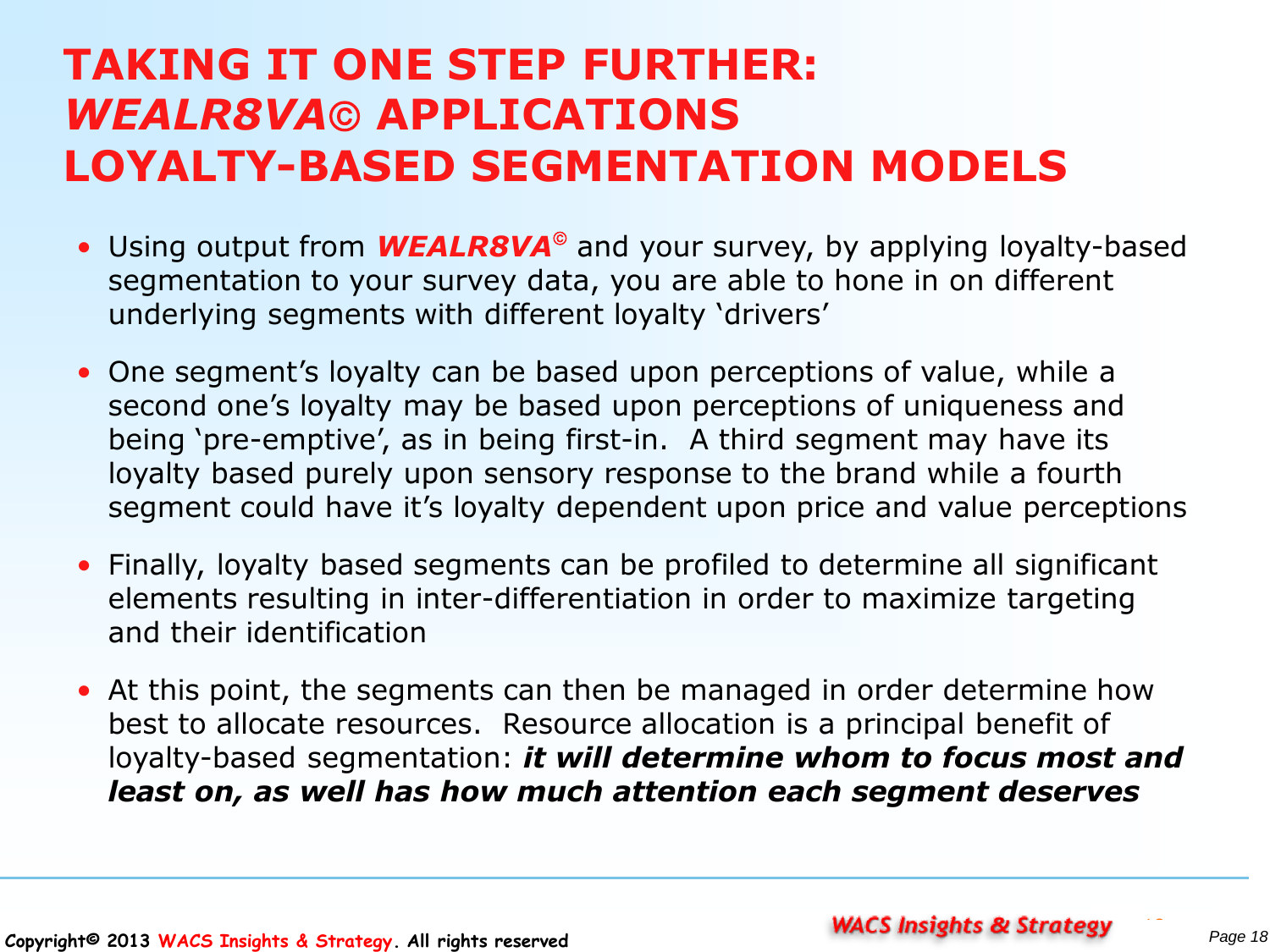# **TAKING IT ONE STEP FURTHER:**  WEALR8VA<sup>®</sup> APPLICATIONS (cont.): **RESOURCE ALLOCATION**

- For existing customer d-bases, WACCSI utilizes a 'Value Index' to append to each loyal customer
- This informs where resources can be put to best use in order to further enhance loyalty of YOUR brand's most loyal customers—and to reallocate resources AWAY from less loyal customers who would yield smaller ROI
- By knowing WHO the loyal customer is, WHAT they want from YOUR brand, and HOW MUCH they are worth to YOUR brand, strategy development can be optimized:
	- $\checkmark$  How to gain greater wallet share and maintain strong relationships
	- $\checkmark$  How to move profitable customers further up the 'loyalty ladder'
	- $\checkmark$  How to profile loyal customers to target and attract competitors' customers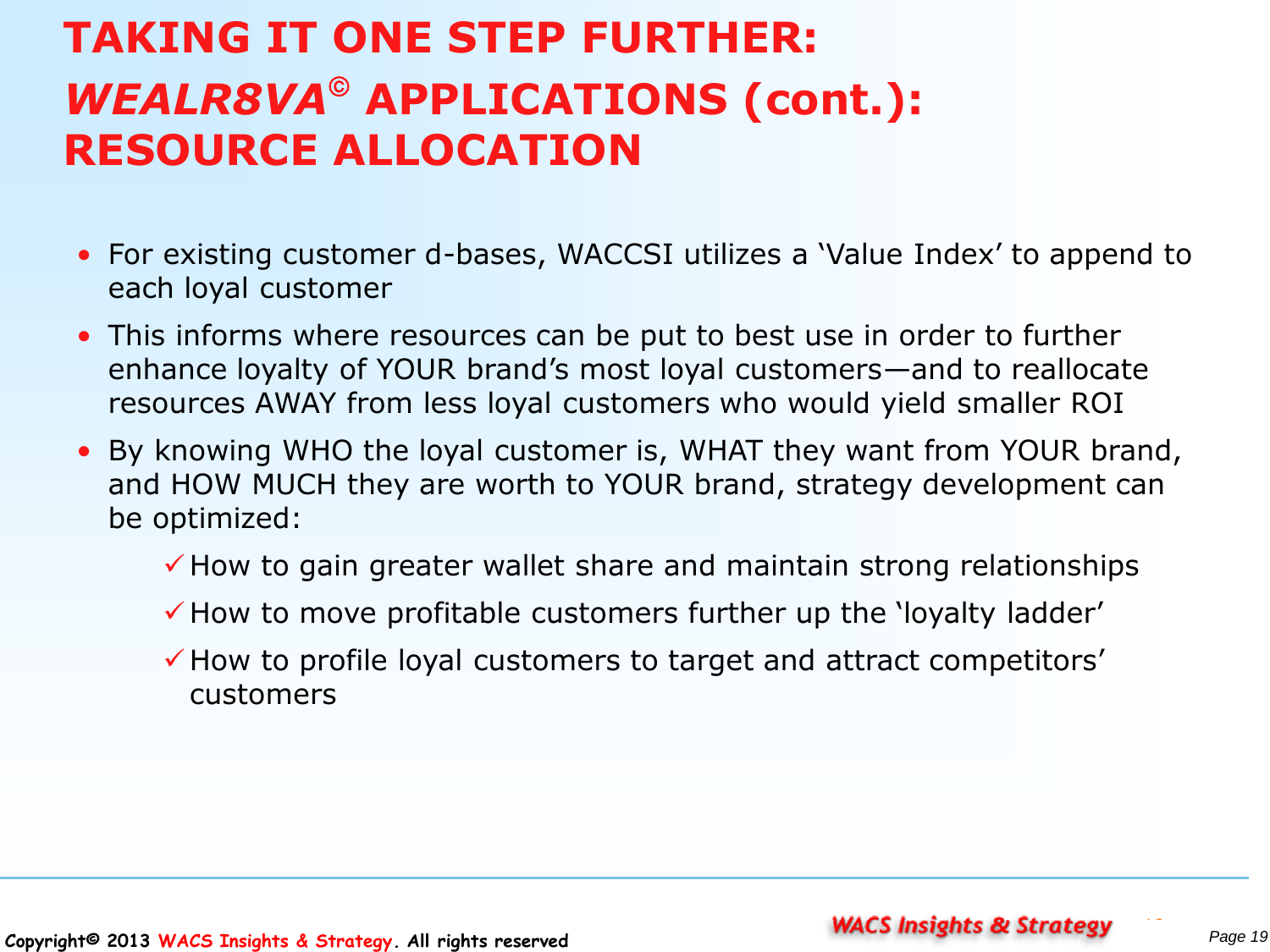#### **Increasing Profitability and Driving Growth Using** *WEALR8VA*



#### **Copyright© 2013 WACS Insights & Strategy** *Page 20* **. All rights reserved**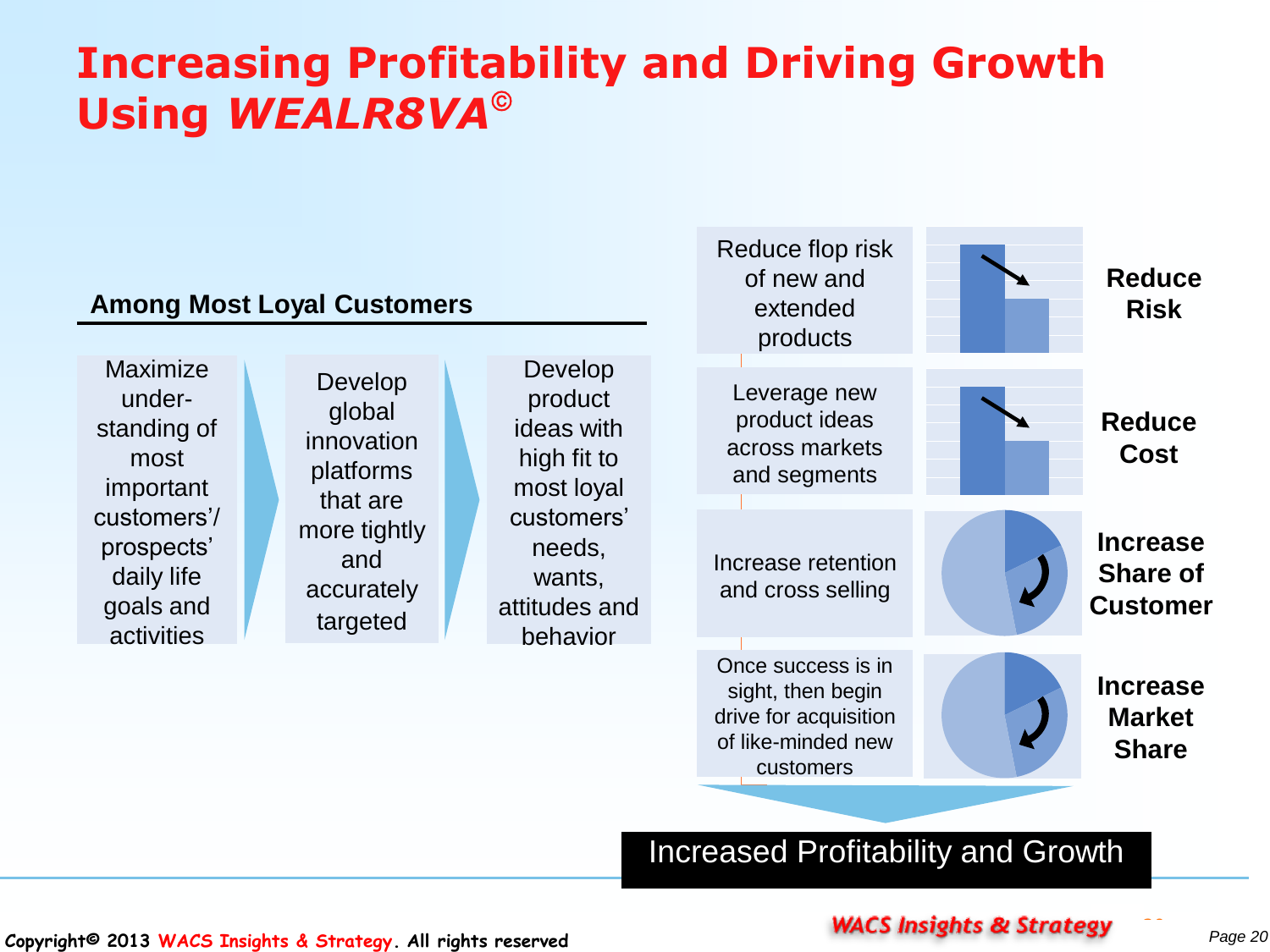#### *WEALR8VA* **Presents Unique Research Opportunities for New Product Development and Category Pre-emption**

**DISGUISED CLIENT EXAMPLE**

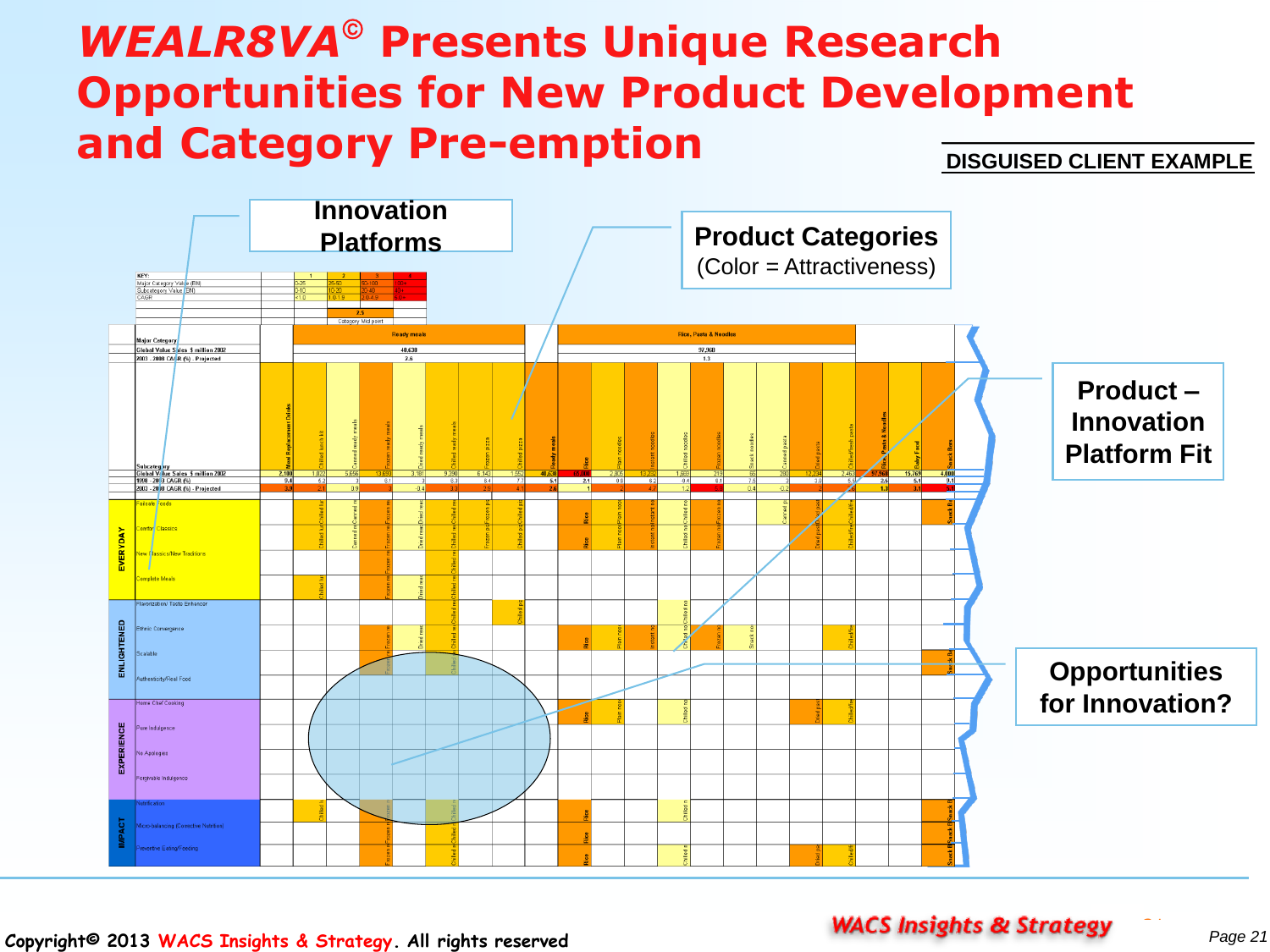#### **Greater Research Opportunities Resulting in Development of Focused Innovation/Growth Fueled by** *WEALR8VA*